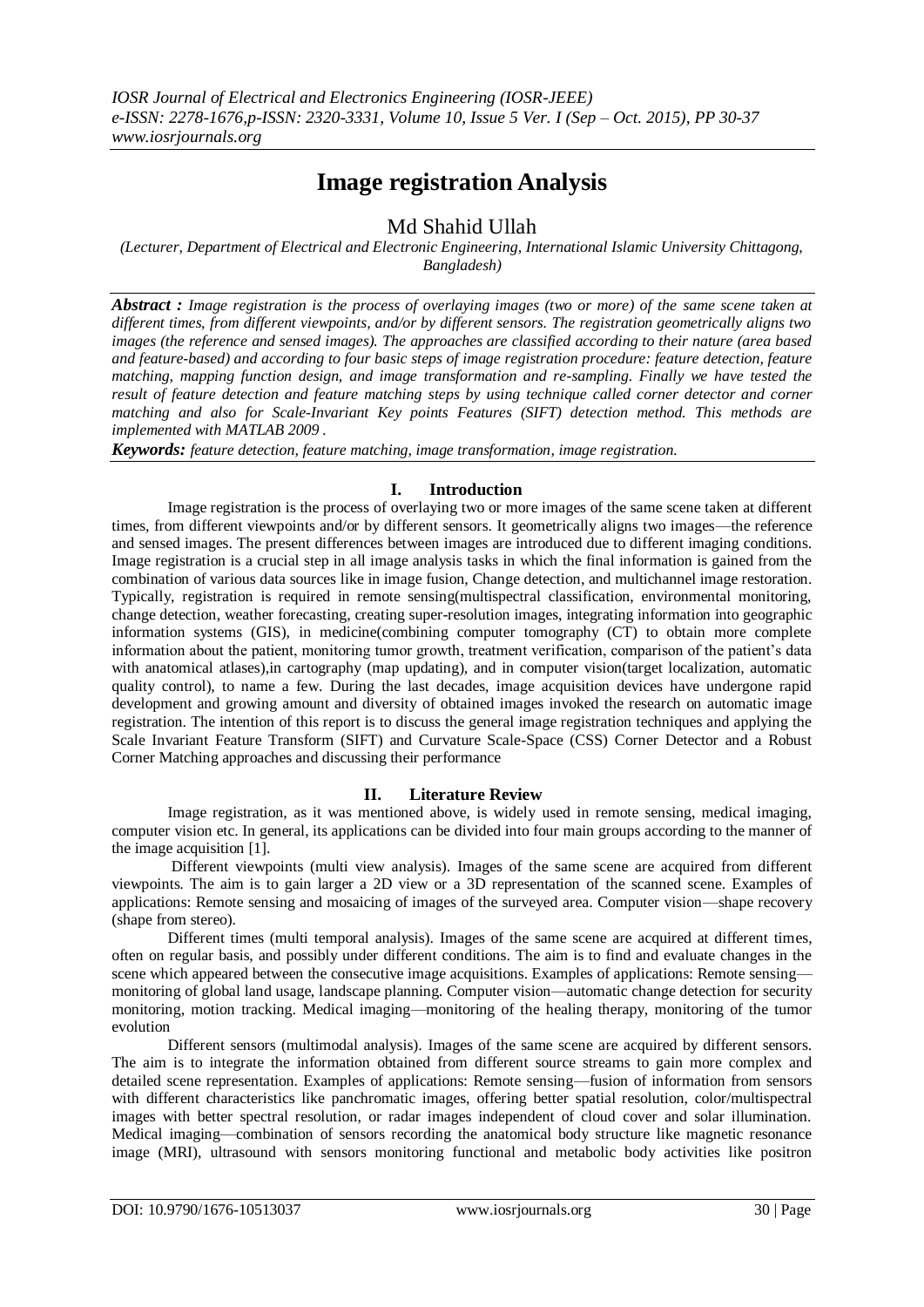emission tomography (PET), single photon emission computed tomography (SPECT) or magnetic resonance spectroscopy (MRS). Results can be applied, for instance, in radiotherapy and nuclear medicine.

Scene to model registration. Images of a scene and a model of the scene are registered. The model can be a computer representation of the scene, for instance maps or digital elevation models (DEM) in GIS, another scene with similar content (another patient), 'average' specimen, etc. The aim is to localize the acquired image in the scene/model and/or to compare them. Examples of applications: Remote sensing—registration of aerial or satellite data into maps or other GIS layers

Due to the diversity of images to be registered and various types of degradations it is impossible to design a universal method applicable to all registration tasks. Every method should take into account not only the assumed type of geometric deformation between the images but also radiometric deformations and noise corruption, required registration accuracy and application-dependent data characteristics. Nevertheless, the majority of the registration methods consist of the following four steps [1].

Feature detection. Salient and distinctive objects (closed-boundary regions, edges, contours, line intersections, corners, etc.) are manually or, preferably, automatically detected. For further processing, these features can be represented by their point representatives (centers of gravity, line endings, distinctive points), which are called control points (CPs) in the literature

Feature matching. In this step, the correspondence between the features detected in the sensed image and those detected in the reference image is established. Various feature descriptors and similarity measures along with spatial relationships among the features are used for that purpose

Transform model estimation. The type and parameters of the so-called mapping functions, aligning the sensed image with the reference image, are estimated. The parameters of the mapping functions are computed by means of the established feature correspondence.

Image re-sampling and transformation. The sensed image is transformed by means of the mapping functions. Image values in non-integer coordinates are computed by the appropriate interpolation technique.

The methods we are going to discuss also contains this steps

#### **III. Scale Invariant Feature Transform (Sift)**

This approach transforms an image into a large collection of local feature vectors, each of which is invariant to image translation, scaling, and rotation, and partially invariant to illumination changes and affine or 3D projection. Following are the major stages of computation used to generate the set of image features [8]:

- 1. Scale-space extreme detection: The first stage of computation searches over all scales and image locations. It is implemented efficiently by using a difference-of-Gaussian function to identify potential interest points that are invariant to scale and orientation.
- 2. Key point localization: At each candidate location, a detailed model is fit to determine location and scale. Key points are selected based on measures of their stability.
- 3. Orientation assignment: One or more orientations are assigned to each key point location based on local image gradient directions. All future operations are performed on image data that has been transformed relative to the assigned orientation, scale, and location for each feature, thereby providing invariance to these transformations.
- 4. Key point descriptor: The local image gradients are measured at the selected scale in the region around each key point. These are transformed into a representation that allows for significant levels of local shape distortion and change in illumination.

The SIFT features share a number of properties in common with the responses of neurons in inferior temporal (IT) cortex in primate vision. The scale-invariant features are efficiently identified by using a staged filtering approach. The first stage identifies key locations in scale space by looking for locations that are maxima or minima of a difference-of-Gaussian function. Each point is used to generate a feature vector that describes the local image region sampled relative to its scale-space coordinate frame. The features achieve partial invariance to local variations, such as affine or 3D projections, by blurring image gradient locations. This approach is based on a model of the behavior of complex cells in the cerebral cortex of mammalian vision. The resulting feature vectors are called SIFT keys. The current object models are represented as 2D locations of SIFT keys that can undergo affine projection. Sufficient variation in feature location is allowed to recognize perspective projection of planar shapes at up to a 60 degree rotation away from the camera or to allow up to a 20 degree rotation of a 3D object. The Feature detection and matching technique used in the software is described below. To allow for efficient matching between models and images, all images are first represented as a set of SIFT (Scale Invariant Feature Transform) features. Each SIFT feature represents a vector of local image measurements in a manner that is invariant to image translation, scaling, and rotation, and partially invariant to changes in illumination and local image deformations. A typical image will produce several thousand overlapping features at a wide range of scales that form a redundant representation of the original image. The

.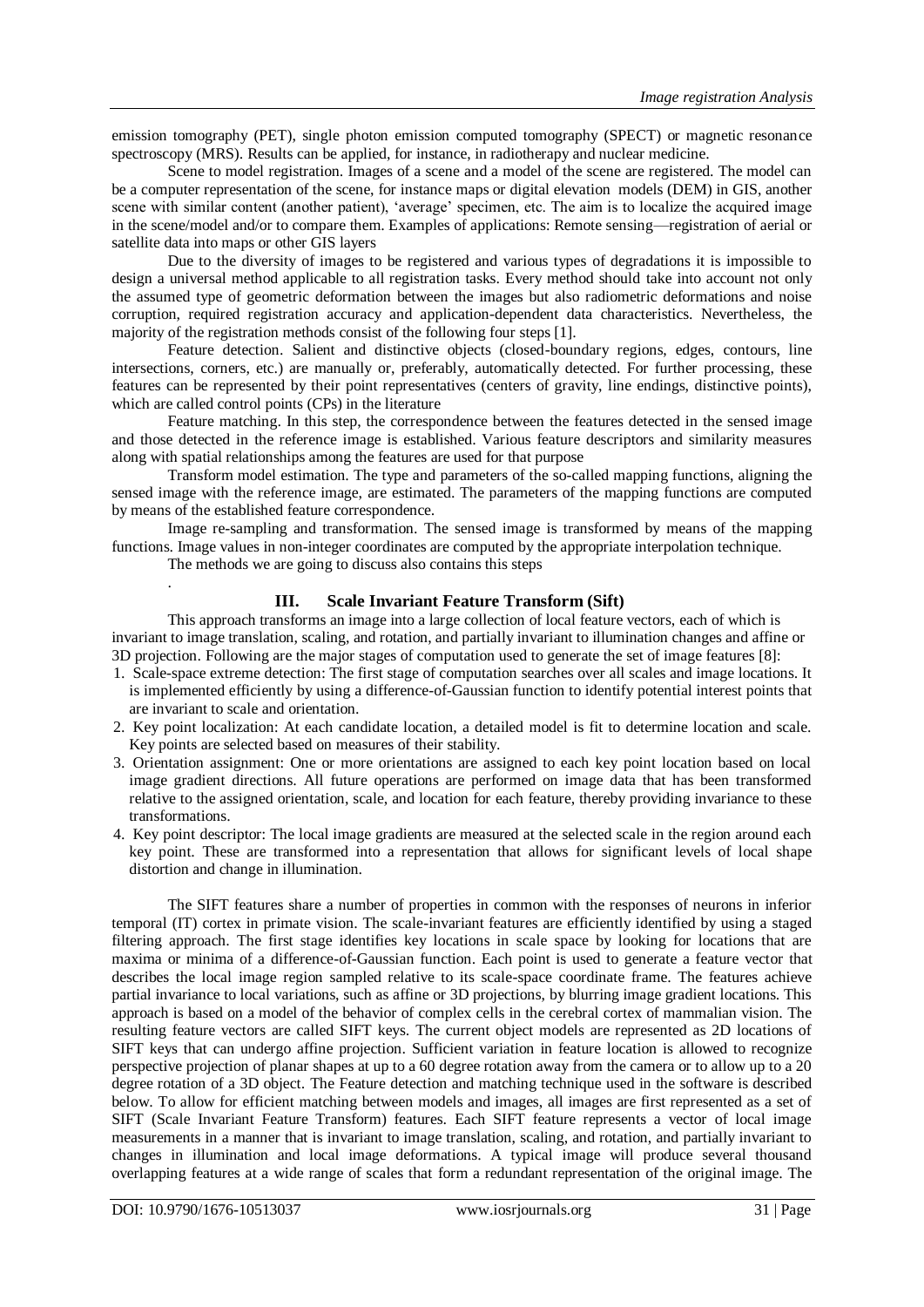local and multi-scale nature of the features makes them insensitive to noise, clutter and occlusion, while the detailed local image properties represented by the features makes them highly selective for matching to large databases of previously viewed features.

The SIFT feature locations are efficiently detected by identifying maxima and minima of a differenceof- Gaussian function in scale space. At each such location, an orientation is selected at the peak of a histogram of local image gradient orientations. A feature vector is formed by measuring the local image gradients in a region around each location in coordinates relative to the location, scale and orientation of the feature. The gradient locations are further blurred to reduce sensitivity to small local image deformations, such as result from 3D viewpoint change. In summary, the SIFT approach transforms local image features relative to coordinate frames that are expected to be stable across multiple views of an object.

Here we have used the 3D image dataset name solider. Below is the resulted matching output by using the SIFT method. We have several images of the same object so it is a Multi view Image registration designation.

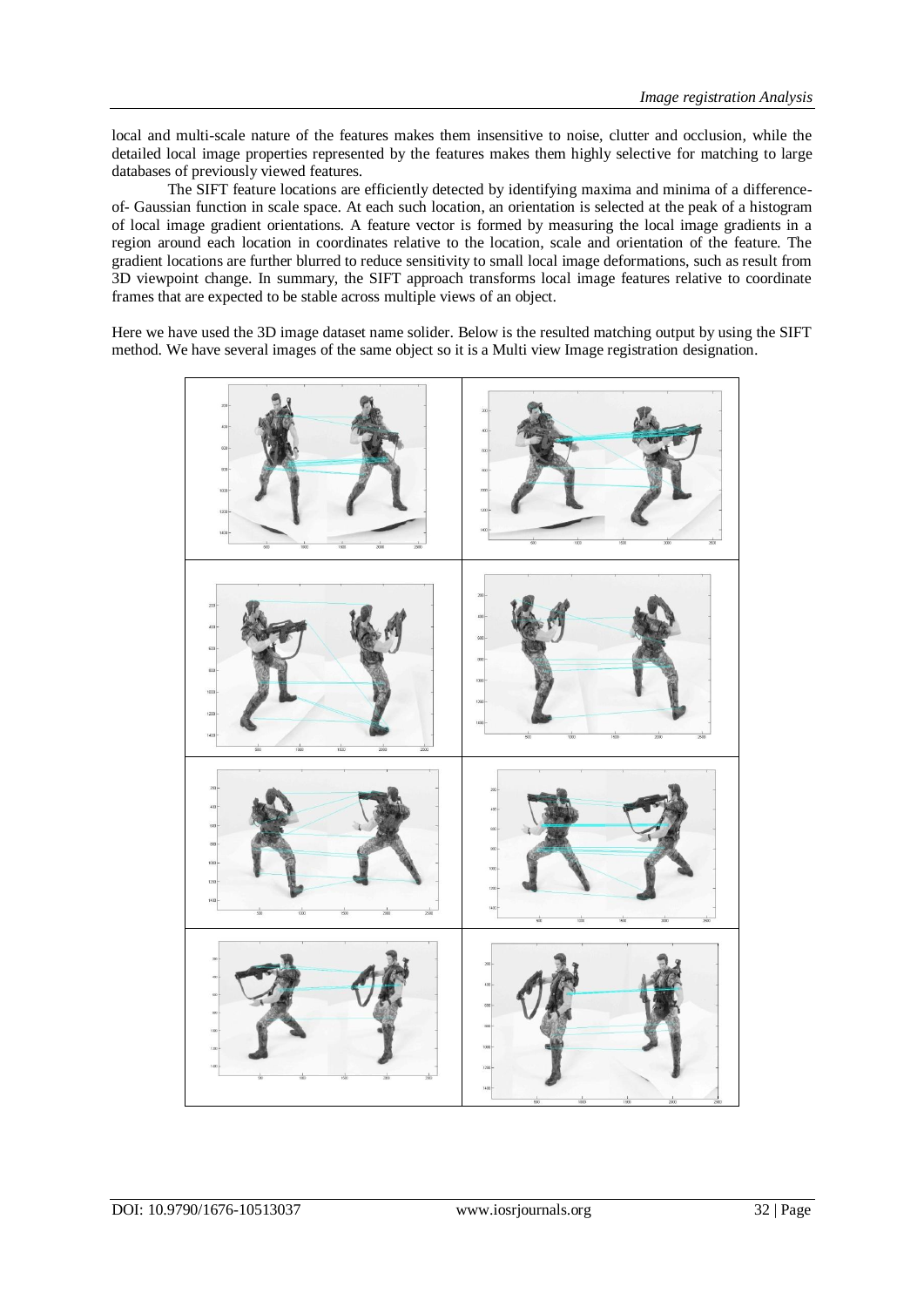

**Fig 1: Resulted matching output by using the SIFT method**

# **IV. Curvature Scale- Space Corner Detector And A Robust Corner Matching**

In the used method we have used ARCSS Corner detector and a robust corner matching technique. The CSS corner detectors, in general, extract planar curves (open and close contours) from the image using the Canny edge detector and parameterize each curve using the arc-length. They then smooth the parameterized curve and calculate the absolute curvature on each point of the smoothed curve at either all scales, one, or more specific scales. Thereafter, they look for curvature maxima points as corners based on some constraints. If corners are detected at all scales, those which survive in most of the scales are selected. If corners are detected at some specific scales, they are tracked down to the finest scale to improve localization. Since the arc length of a curve is not preserved under geometric transformations like scaling, the existing CSS detectors are vulnerable to geometric attacks. The used ARCSS corner detector uses the affine-length parameterization which is relatively invariant to affine transformations. [3]

The arc-length was used to parameterize the planar curves by both the existing CSS and ECSS detectors. However, the arc-length is not invariant to affine transformations. In order to overcome this problem, the arc-length was replaced by the affine-length which is relatively invariant to affine transformations. The main difference between the arc-length and the affine-length parameterizations of planar curves is in sampling. The arc-length parameterization used by both the existing CSS and ECSS detectors selects all the points on a curve when the sample-interval is either 1 (for vertical or horizontal neighbor points) or (for diagonal neighbor points)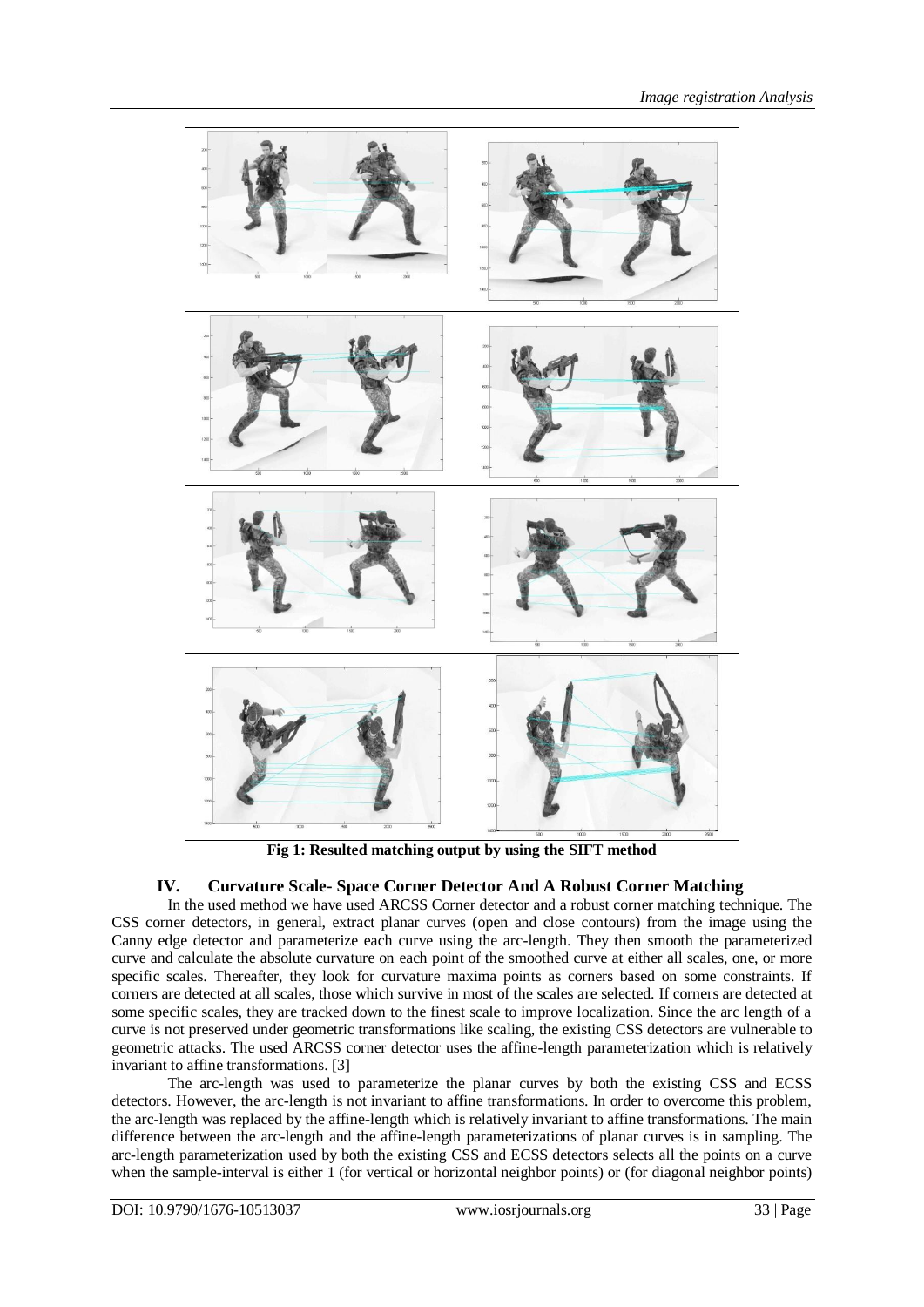pixels. However, as the arc-length of a curve is not invariant to geometric transformations, a substantially different set of curve points is selected from the transformed curve when the arc-length parameterization is used. In contrast, the affine-length parameterization selects only the important points of a curve. It selects more points on the curve segments where the curve makes significant direction changes (e.g., on and near corners) than on the straight-line like curve segments. Since the affine-length of a curve is relatively invariant to geometric transformations, it is expected that the affine-length parameterized curve is more stable and, therefore, leads to more stable curvature estimation than the arc-length parameterized curve. Nevertheless, while the arc-length parameterized curvature involves up to second order derivatives , the formula used by to calculate the affinelength parameterized curvature used third order derivatives. Therefore, the affine-length parameterized curvature can be exploited to extract robust corners with the same computational cost as the arc-length parameterized curvature requires, but with higher accuracy and stability.[3]

The Used ARCSS corner detector first uses the canny edge detector to extract edges (planar curves) from grayscale images. Each edge is parameterized using the affine-length and then smoothed using a medium smoothing-scale. On each smoothed curve, candidate corners are defined as the local maxima of the absolute curvature. Since the curvature of a strong corner is higher than that of a weak corner, we remove weak corners on an edge if their curvature values are lower than the predefined edge curvature-threshold. False corners are eliminated by comparing each curvature maximum with its two neighboring minima. If the curvature of a corner point is less than the double of the curvature of a neighboring minimum it is removed as a false corner. The outline of the proposed corner detector is as follows [3].

- Find edge image using the canny edge detector.
- Extract edges from the edge image: i) fill the gaps if they are within a range and select edges and ii) find Tjunction sand mark them as T-corners.
- Parameterize each edge using its affine-length and smooth the parameterized curve using one of three smoothing scales determined based on the number of points on it.
- Compute absolute curvature on each smoothed curve and find the candidate corners which are the absolute curvature maxima points.
- For each edge, determine corners by comparing the curvature maxima values to the edge curvaturethreshold and the neighboring minima.
- Track corners down to the lowest scale considering a small neighborhood to improve localization.
- Compare T-corners with the tracked corners and add those T-corners which are far away from the detected corners.[3]

Curvature values are lower than the predefined edge curvature-threshold. False corners are eliminated by The matching technique is Robust matching technique it is called the proposed ALTA matching technique is shown in the Image below:



**Fig. 1.** Block diagram of the matching technique.<sup>[3]</sup>

For two given corner sets A and B of images  $I_A$  and  $I_B$  respectively, we first obtain candidate corner matches using curvature values and affine-lengths. For each combination of any three candidate matches, if the corners are non collinear on the respective image plane, we have two triangles—one in each image plane. If the areas of these two triangles are similar (the difference is within the certain threshold), we estimate the transformation matrix  $g'$  that transforms the triangle in  $I_A$  into the triangle in  $I_B$ . Finally, we transform the corners in A using g' and find matches within B. We keep track of g' over all iterations. The g' which gives the highest number of corner matches corresponds to the transformation matrix g we are looking for. The corner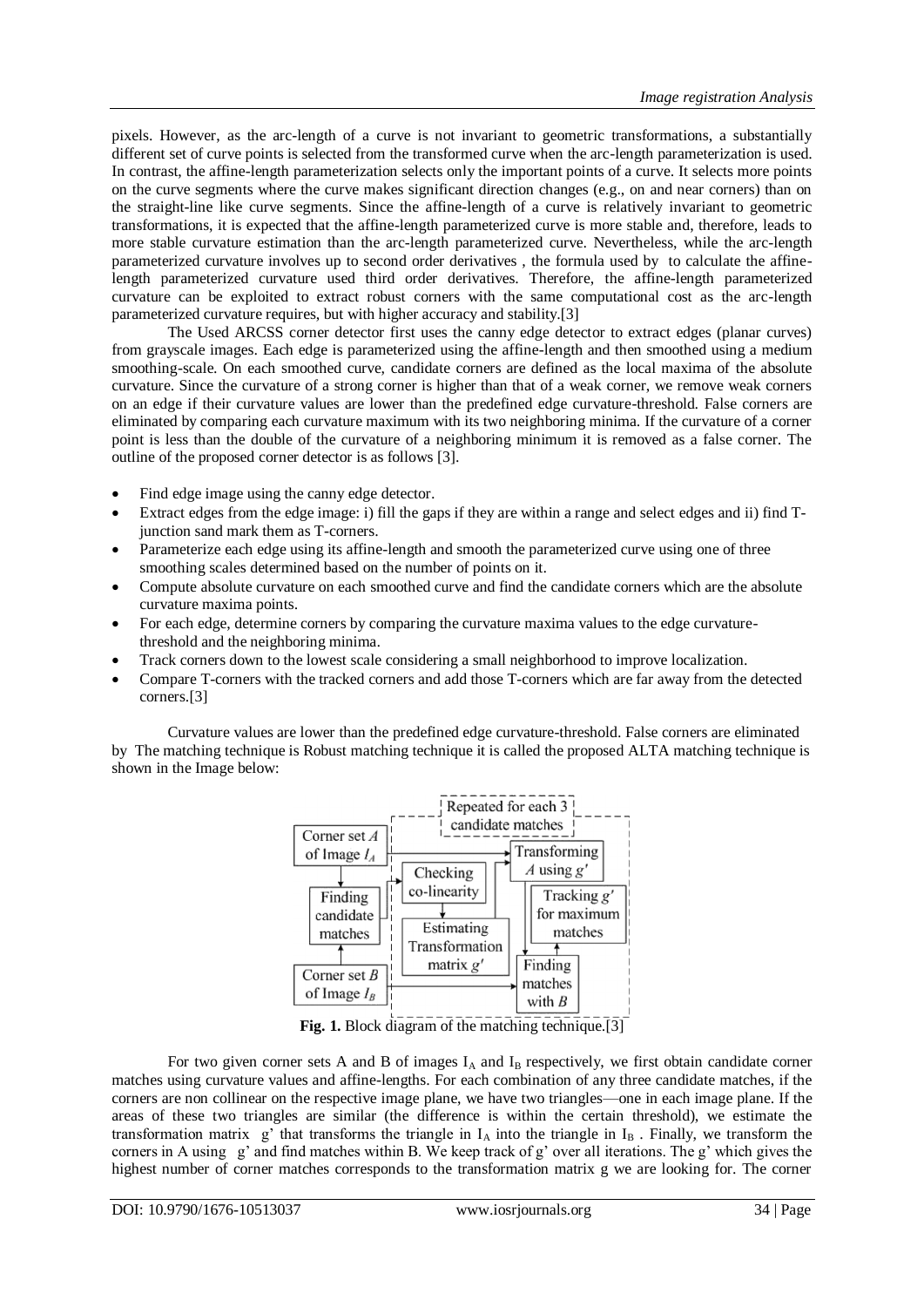

matching performance is calculated for this best matching case. Below are the resulted matching output by using this method.

DOI: 10.9790/1676-10513037 www.iosrjournals.org 35 | Page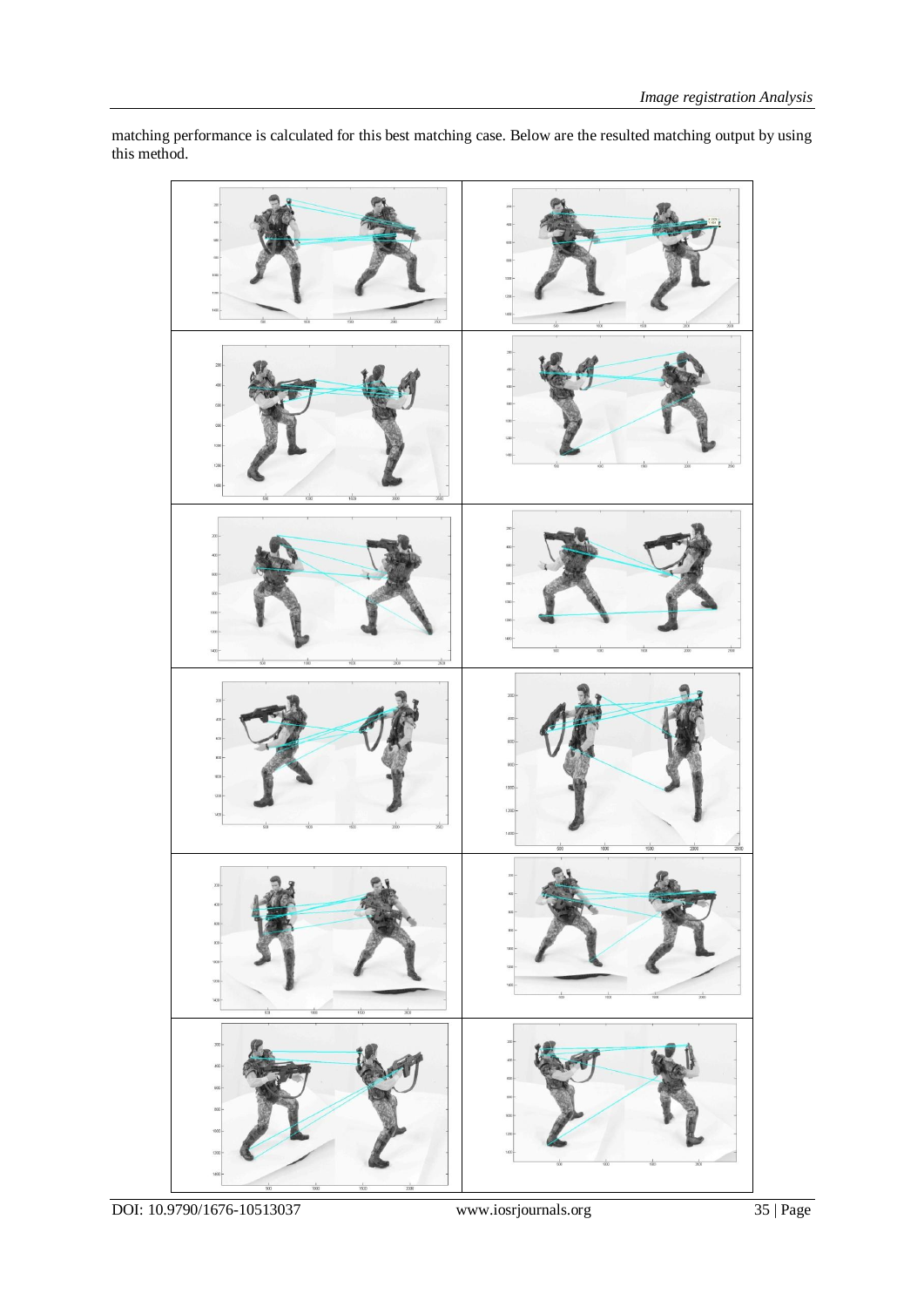

**Fig 3: Resulted corner matching performance is calculated matching case**

# **V. Comparison between the SIFT and Corner Matching Approach**

The advantages of using Corners instead of key points are as follows

- Corners are visually distinguishable and more robust than their key points counterparts.
- In an image, the number of corners is much lower than the number of key points.
- Corners can be ranked based on their strength like the curvature value or the number of corners can be controlled by changing the detection thresholds. Therefore, a particular number of strong corners can be selected based on the application and it gives further reduction in computational cost during matching. In contrast, it is very hard to rank the DoG key points.
- Corner detection requires less time than key point detection in the scale-space.
- The corner–curvature combinations, though require higher matching time but perform better than the key point SIFT combinations.
- affine-length parameterized curve is more stable and, therefore, leads

# **VI. Conclusion**

From the above discussion we can say that the Image registration is very important research area in the Image analysis and computer Vision Field. It is also one of the complex domain of the research area where a lot of work to be done for getting better results. From the Result of both our Method the we can see that in the SIFT method we get a lot of matched point but with error compared to the corner matching approach where we got less no of matched point with greater accuracy .On the other hand the second method require more time for operation then the first one. The First approach requires more storage space then the second one. So the decision for choosing of the Method to use will depend on application and available resources. In general method two shows better approach then method one.

# **Acknowledgements**

This work is greatly supported By Dr Krishna Reddy and computer vision group of University of Trento Italy